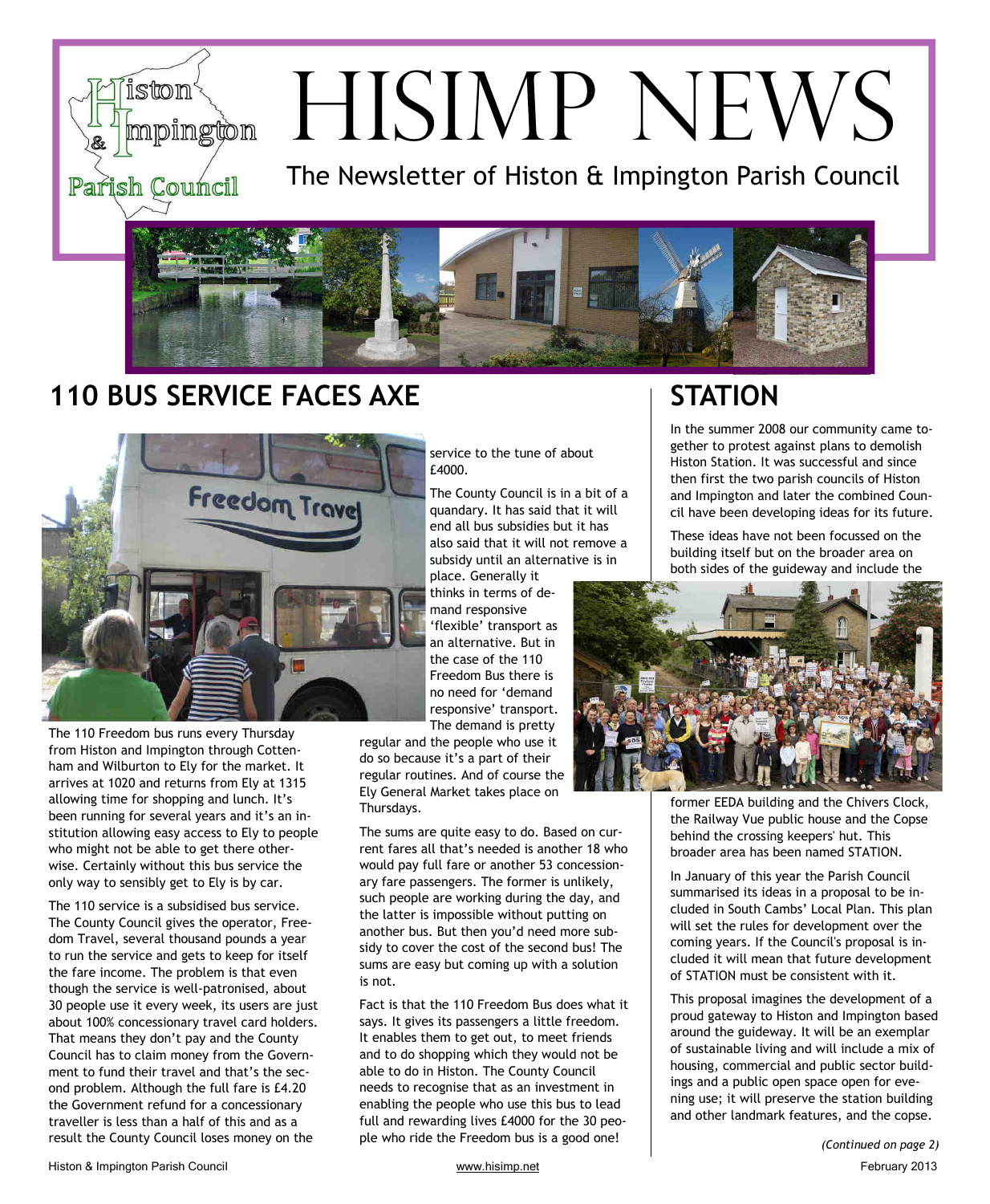| <b>Parish Office Contacts</b>                                       |                        |              |
|---------------------------------------------------------------------|------------------------|--------------|
| Open at the Recreation Ground Centre                                |                        |              |
| Monday to Thursday                                                  | 9.30 a.m. - 12.30 p.m. |              |
| Tuesday                                                             | 2.00 p.m. - 4.00 p.m.  |              |
| Other times by appointment                                          |                        |              |
| Parish Clerk:                                                       | Angela Young           |              |
|                                                                     | clerk@hisimp.net       |              |
| <b>Chelsea Presland</b><br>Admin/Planning:                          |                        |              |
|                                                                     | admin@hisimp.net       |              |
| Telephone: 235906                                                   |                        |              |
| <b>Recreation Manager:</b>                                          | Lynda Marsh            |              |
|                                                                     | rec.clerk@hisimp.net   |              |
| Telephone: 232423                                                   |                        |              |
| <b>Parish Councillors</b>                                           |                        |              |
| Max Parish - Church Street                                          |                        | 234486       |
| max.parish@zen.co.uk                                                |                        |              |
| Brian Ing - Woodcock Close                                          |                        | 234291       |
| consult.ing@btinternet.com                                          |                        |              |
| Hooda Abdullah - South Road                                         |                        | 235989       |
| Marian Cleaver - High Street                                        |                        | 232897       |
| lan Cooper - Brackenbury                                            |                        | 236359       |
| Neil Davies - Dwyer Joyce Close                                     |                        | 232514       |
| Janet Diplock - Oates Way                                           |                        | 503048       |
| John Dunn - Croft Close                                             |                        | 232698       |
| John Emmines - Kay Hitch Way                                        |                        | 236932       |
| Cedric Foster - Clay Street                                         |                        | 234156       |
| David Jenkins - Pease Way                                           |                        | 236232       |
| David Legge - Villa Road                                            |                        | 233565       |
| Derek Marston - Dwyer Joyce Close                                   |                        | 236131       |
| Pene Nudds - Clay Close Lane                                        |                        | 237155       |
| Denis Payne - Impington Lane                                        |                        | 233577       |
| Edd Stonham - Normanton Way                                         |                        | 564534       |
| Josephine Teague - Milton Rd                                        |                        | 235127       |
| <b>County Councillors:</b>                                          |                        |              |
| David Jenkins - Pease Way                                           |                        | 236232       |
| Sue Gymer - Cottenham                                               |                        | 01954 252902 |
| <b>District Councillors:</b>                                        |                        |              |
| Jonathon Chatfield - Parr Close                                     |                        | 520132       |
| Edd Stonham - Normanton Way                                         |                        | 232345       |
| Neil Davies - Dwyer Joyce Close                                     |                        | 232514       |
| Councillor email addresses can be found at<br><u>www.hisimp.net</u> |                        |              |

#### **Why not join the Chat mail list?**

Visit www.hisimp.net go to Contact Us and sign up to discuss anything that is relevant to happenings or events in Histon and Impington You can also join the news mail list!

**SOMETIMES A LITTLE HELPS** 

The role of most Neighbourhood Watch (NHW) Street Coordinators is usually that of passing police warnings, policing needs and alerts to their neighbours by email, just in case; to be a point of contact should the police or their neighbours have the need. Very occasionally such a situation does arise (examples from elsewhere, not Histon & Impington):

1. I would like to tell you about Fred, not his real name, we keep confidences in NHW. He lives on his own in a very dark small bungalow at the end of a street of sheltered accommodation, which has a NHW Scheme with a Street Coordinator.

A resident noticed that Fred, who could not see very well, was not going out like he used to. He was staying in on his own, no longer shopping, socialising or sitting in his garden, his favourite occupation. She was concerned and yet shy about knocking and asking if he was OK. So, she went to her NHW Coordinator and said "I think that Fred has a problem".

The Coordinator called and found that Fred was being terrorised by youths using a passageway to the side of his property. They had made large holes in the fence; were abusing him and shouting at him through them, right alongside his patio where he would sit and the bedroom where he slept. The man was terrified that at any given moment "they" would come. So he had locked his doors and stayed in.

The Coordinator was not having this!

With his permission she contacted her Village Coordinator and their PCSO. They met with him. The PCSO linked them with the council and with a charity and between them they sorted the Anti Social Behaviour; had his fence re built free of charge; visited and encouraged him. In no time he was restored to his former self. "Sorted".

2. A resident noticed a car parked in her road that just did not look right. She checked her neighbours and it seemed to belong to no one and with its immense value, did not "fit" somehow. Not certain as to what to do she contacted her Street Coordinator who advised her to report to 101. The police checked it out. It had been stolen and had been parked there by thieves in order to see if it had a Tracker device fitted, before they sold it on. The car was restored to its owner. "Sorted"

3. A resident observed a young male climb over a fence behind some newly built offices opposite her home. She knew that she should do something as this just did not look right but was genuinely too nervous to make a call to the police. She called her NHW coordinator who, realising the caller's situation, volunteered to call the police for her. She was still on the phone when the helicopter arrived. "Sorted"

A little can help. For information on how you can help by being a Street Coordinator please contact Josephine Teague (235127).

# **Histon and Impington Community Warden Service**

The Community Warden Service assists older people in Histon and Impington by providing support to help them live independently in their own homes all year round.

The warden makes contact with older people using the service by telephone or in person to establish their well being. This can help to avert a crisis occurring.

The service can be arranged on an ongoing basis or for temporary periods (e.g. following hospital discharge).

The Warden Service is funded by the village Parish Council, The Feast Committee, South Cambridgeshire District Council and Cambridgeshire County Council. It is managed by Age UK Cambridgeshire and is open to local people aged 60 or over for a small charge each week payable to the warden.

The warden will contact older people using the service daily (Mon-Fri), either by a personal visit or telephone. From this, it can be established what assistance is needed.

The Warden can assist with, for example:

• a listening ear

- making drinks and light meals
- feeding pets
- small items of shopping
- collecting prescriptions
- information and guidance
- watering plants

If you are interested in finding out more about the Histon and Impington Warden Service please contact Gillian Berry, the Community Warden on 07957608530.

*(Continued from page 1)* 

## **STATION**

The Council is now consulting on its proposal and is writing to residents and businesses close to Station. It is keen to hear from all residents and other local stakeholders and consultation response forms are available from the Parish Office and from www.histonstation.com.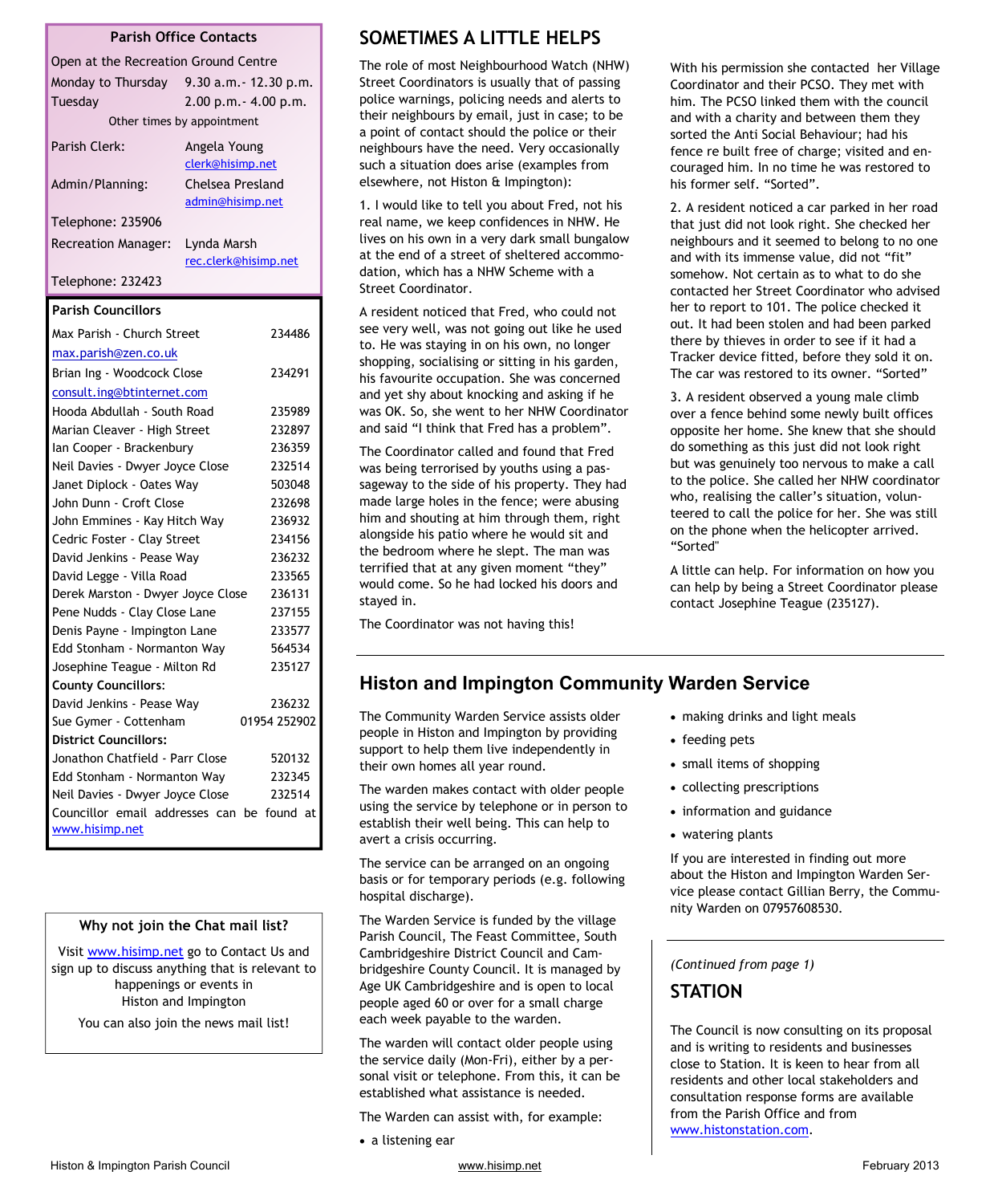# **GOOD NEWS – PARISH PART OF COUNCIL TAX NOT TO INCREASE**

 $\blacksquare$  Planning

Histon & Impington Parish Council will be keeping their portion of your local Council Tax bill for the coming year (2013-14) at the same level as this year. There will however be some increases in the County Council, South Cambridgeshire District Council and Police & Fire Authority elements.

Our budget this year will be partly funded by initial savings made as a result of the formation of a single Parish Council in April 2012, including administration items such as insurance premiums and streamlining of procedures, and the increase in the number of houses paying Council Tax in the villages.



106 funding, received from new house builds for local infrastructure, on open space projects

Remaining expected expenditure will be funded by use of general and specified reserves

We continue to invest in long term projects to improve facilities within the villages and expect to see these aspirations start to become reality during the next year

Precept

SCDC Grant

Section 106

General Reserves

Other Income or

Reserves

Release of Specified

#### There will be an additional pay-**Histon & Impington Parish Council** How we will fund next year's ment of £19,288 **Budget** Budgets Set 2013-14 by the District Council in the £9,300 £18,500 form of a grant to Administration/Resources £21,948 £27,880 £21,892 0 partly compensate £3,906 ■ Employment for the way that £20,400 £149.310 Government has £19,288 Environment changed the way £82,831 £263.200 that the local gov-Highways ernment council tax is set from this ■ Finance, Administration & year. £15,850 Legal £1,500 The Parish Council £49,515



# **HISTON & IMPINGTON OPEN GARDENS - SUNDAY 16 JUNE 2013**

By kind invitation of the owners, 16 gardens in the villages will be open to the public 12noon - 6pm on Sunday afternoon 16 June.

Favourite gardens from previous years - and gardens you've not seen before. There will be teas and music in some gardens.

Admission by purchased programme - cheaper in advance

All proceeds support Histon and Impington Feast; Home-Start Cambridge & District; Emmaus UK

also expects to use some Section

www.opengardens.org



# **SHOPPING SERVICE - AGE UK**

Funding has been received from Wilkinson's and the Department of Health to enable us to continue running our online shopping service.

The service is for Cambridgeshire residents, aged 60 and over who are unable to, or may have difficulty in doing their grocery shopping. Many supermarkets now offer online shopping but unless you have a computer you cannot take advantage of this convenient service.

Orders can be placed over the phone to our shopping service and we will make all the arrangements, and arrange delivery to your home. There is no commitment to shop every week.

Age UK Cambridgeshire makes no charge for this service but supermarket charges for delivery may vary.

Enquires and orders can be taken from Monday-Friday between 9-12 noon on 01354 696650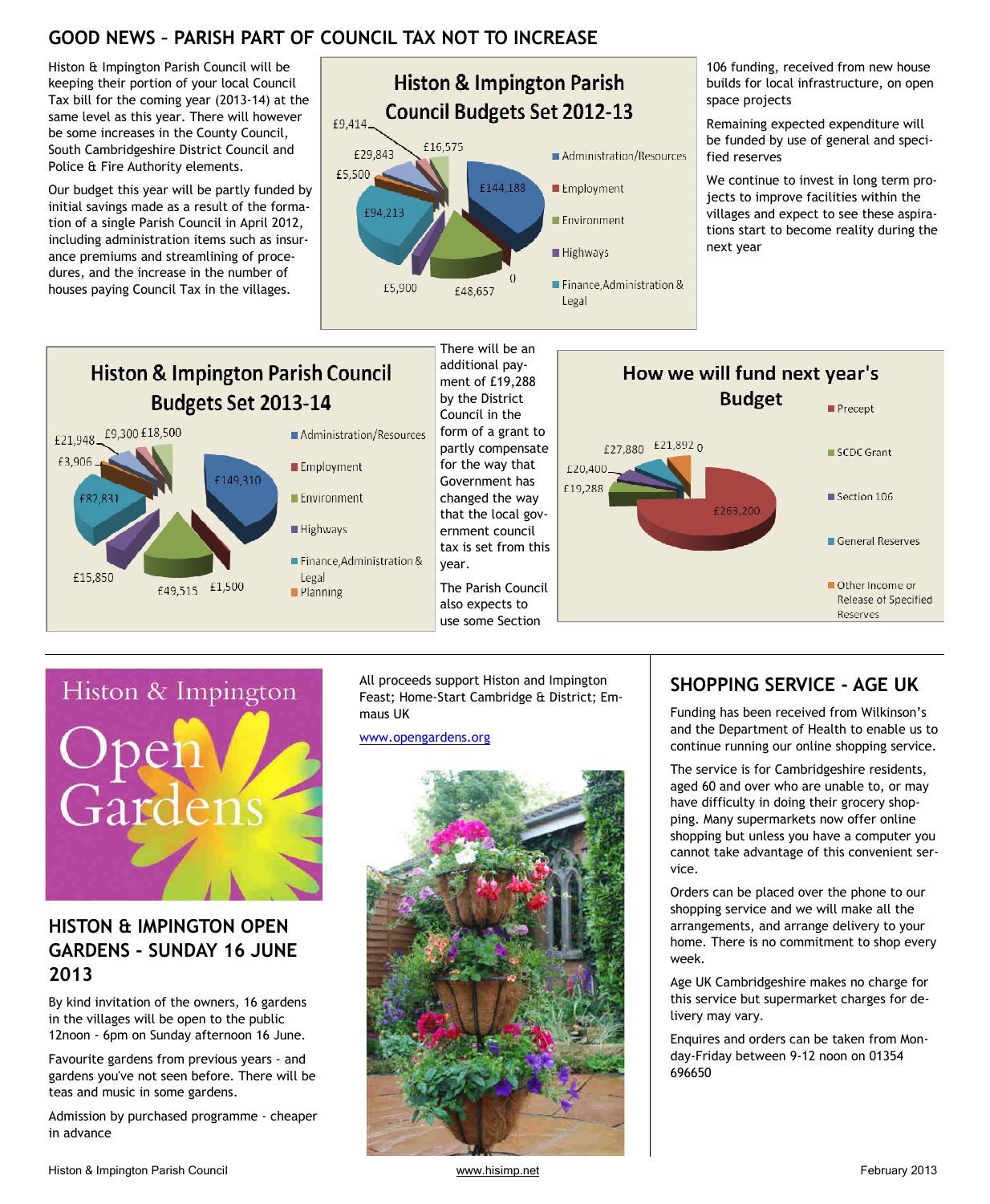# **14 NEWLY QUALIFIED BABY-SITTERS AVAILABLE TO START WORK!**



Histon and Impington Youth Committee are pleased to announce that 14 girls from the local area have completed the British Red Cross Babysitting Course.

Run by youth workers from Cambridgeshire County Council and funded by Histon and Impington Parish Council, the girls have attended weekly sessions, in their own time.

# **THE BIG TIDY UP – UPDATE**

The third quarterly Big Tidy Up in 2012 was held on Saturday 1<sup>st</sup> December, when some 30 residents of all ages, including Histon Scouts, The Enviro Volunteers and WI ladies, covered a large part of our two villages. Afterwards the Methodist Church, coffee morning kindly stayed open a little longer to provide refreshments for all those volunteers who fancied a hot drink and a chat, when Brian Ing took some photographs.

We would welcome new volunteers for future events, so that we may cover an even larger area, so if you can spare a couple of hours, give Cedric Foster a ring on 01223 234156 or email him at fosterfamily4@btinternet.com.

Whilst on the subject, the enviro.volunteers and WI are looking for more volunteers for their monthly litter picks (normally on the first Saturday of each month). If you would like more information, again please contact Cedric Foster who will pass your details on.

The course covers: expectations, rights and the law; accident prevention and fire safety; looking after babies and children; first aid; dealing with challenging babysitting situations and a visit to Histon and Impington Early Years Centre.

Having now completed this comprehensive programme run over a 12 week period, the 14 young people are now equipped to babysit safely and confidently.

Andrea Cramp, Young People's Worker said "young people take on a lot of responsibility when accepting babysitting requests. This course helps them to become more skilled, knowledgeable and prepared for the task and able to handle difficult situations. As a result parents can expect a confident, prepared, well presented babysitter to look after their children".

This course will be running again in the New Year. Please contact Andrea Cramp at andrea.cramp@cambridgeshire.gov.uk if you would like further information.



# **KEEPING WARM THIS WINTER - FREE ENERGY EFFICIENCY ASSESSMENTS**

Age UK Cambridgeshire has received funds from the Department of Health to enable us to carry out assessments at the homes of residents aged 60 years or over within Cambridgeshire to determine if measures can be put in place to make homes warmer and reduce energy costs.

Our assessors may recommend certain measures such as draught excluders, radiator panels, nightlights, manual socket timers and hot water cylinder jackets to name but a few.

The service is completely free and for more information, please call 01354 696650 or 01480 700205.

# **NEW ART AT THE RECREATION GROUND**

Following the Paralympics Class 5SS at Histon Junior School produced two murals featuring Jonnie Peacock the gold winning UK sprinter and a second featuring other images from the

#### Olympic Stadium.

These colourful murals were mounted in the Headteacher's office and Lesley Birch kindly agreed that we could use the pictures.



# **COMMUNITY FIRST RESPONDERS**

The East of England Ambulance Service NHS Trust is looking for volunteers to come on board as community first responders who live or work in Histon and Impington



Community first responders (CFRs) volunteer in groups, and are activated by the Ambulance service to attend 999 emergency calls within the community they live or work in. They receive free training to help them provide vital basic life saving skills which can make the difference in a life or death situation before the arrival of an ambulance resource. Volunteers take it in turn to be 'on call' and carry basic first aid equipment and a simple-to-use automated external defibrillator (AED). The emergency operations centre sends them to the scene of category A (immediately life threatening) 999 calls.

The present group co-ordinator is Angus Macaulay, one of the founder members. In 2012 the group contributed 2951 hours of cover and attended several incidents in the local community.

For more information on the group, contact Angus Macaulay 01223 526616 (after 7pm) or the responder admin office on 01284 731802 or email responderadmin@eastamb.nhs.uk

See also : www.eastamb.nhs.uk/communityfirst-responders.htm



With assistance from Screen Graphics in Cottenham images of the pictures have been mounted so that they can be permanently displayed at the Recreation Ground - one outside on the front wall of the Centre and a second inside the Community Room.

The Friends of Histon & Impington Recreation Ground have paid from part of the surplus made at the Jubilee Weekend Celebrations.

Neil Davies, Friends of the Rec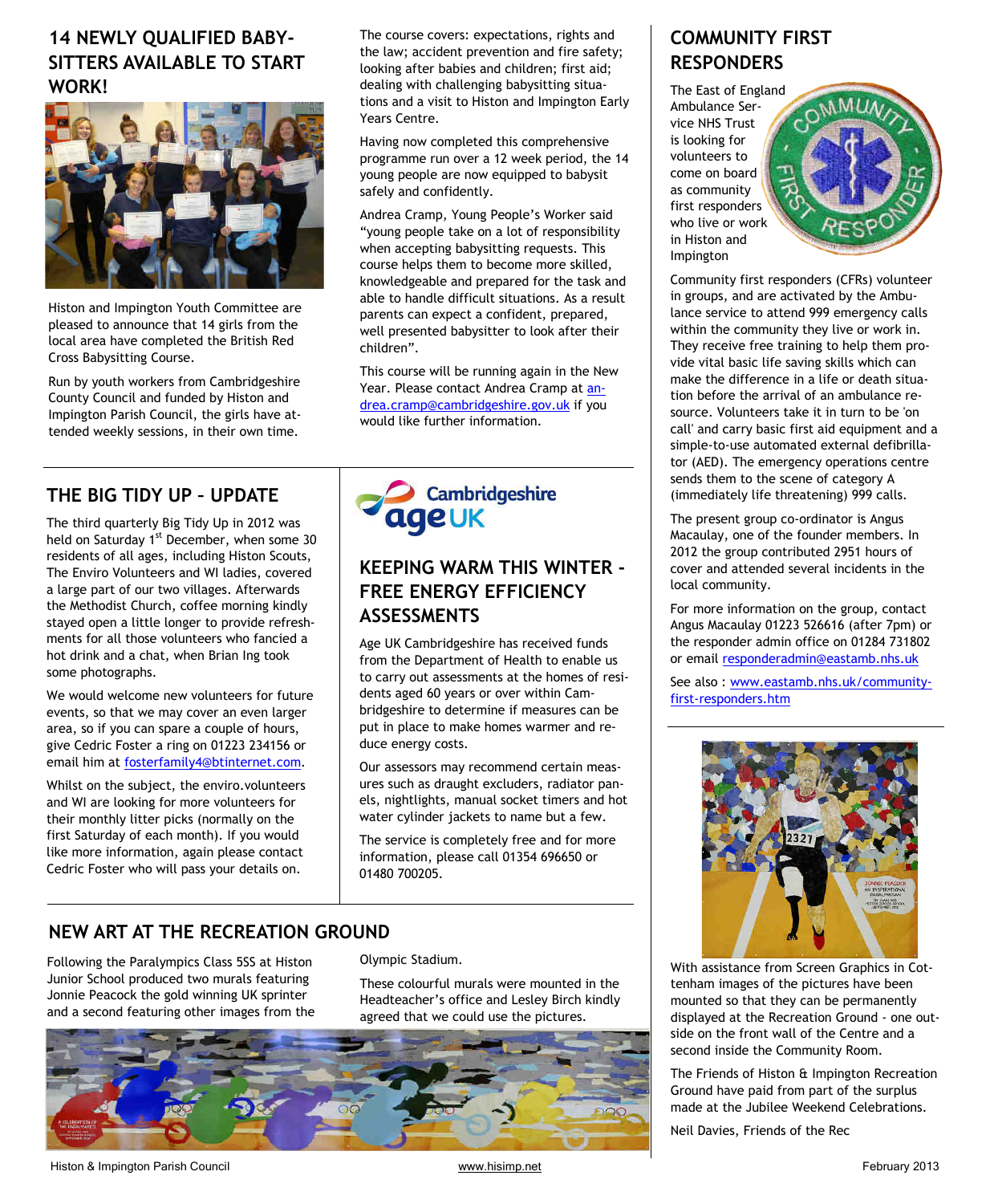# **THE IMPINGTON & HISTON ANNUAL WALKABOUT**

This is a planned event when one or more Parish Councillors, meet a representative from Cambridge County Council Highways, to walk the streets of the two villages to record defects. These are collated on a spreadsheet and during the following year items are either taken off as resolved or items added that come to the attention of the Parish Council.

In October 2012, the exercise was carried out over two full days, and the need to use cycles enabled us to cover every street and public footpath.

With finances being tight at County level, defects are classified as either urgent, moderately urgent or non-urgent, but all are revisited regularly and at the next Annual Walkabout, which is planned for October 2013.

If residents have a particular concern they should report it direct to The County Council by email to

street.scene@cambridgeshire.gov.uk or telephone 0345 045 5212. If emailing please copy to the Parish Council so that their records are kept up to date clerk@hisimp.net

For reporting of faulty Street lights, please ring the free number 0800 7838 247.When reporting please describe the SC or CCC identification number ( found on the plastic plate attached to the light or stencilled directly onto the column) with street name and village, and fault description, e.g.`not working' or ` lit during the day' or ` dim'

# **REAL TIME BUS INFORMATION - UPDATE**

At the end of January, the status of the RTBI displays was as follows:

Histon High Street (Inbound) - Flag installed, commissioning planned for next week

Histon High Street (Outbound) - Flag installed, commissioning planned for next week

School Hill (Inbound) - Completed and working

School Hill (Outbound - Completed and working

Glebe Way (Inbound) - Completed and working

Poplar Road (Inbound) - Flag installed, commissioning planned for next week

Pepys Terrace (Inbound) - Planned for completion end February

Chivers Way (Inbound) - Planned for completion end February

Village College (Inbound) - Flag installed, commissioning planned for next week

### **SANTA'S GROTTO**

Santa's Grotto and the evening's activities were only possible due to supreme efforts of lots of people and the very kind support of businesses in the community, so a big thank you to…..

**Santa –** for making a stop in his busy schedule to visit us!



**The enviro.volunteers –** for giving lots of their time co-ordinating and preparing everything!

**G & H Scaffolding** (Simon Gillies) **–** Providing an excellent temporary stage and tree stand

**BBC Radio Cambridgeshire's Jeremy Sallis –** as Master of Ceremonies and Lights switch on



**Pulsar Light of Cambridgeshire Ltd –** Loan of effects lighting in the woods

**Oakington Garden Centre –** Donation of Christmas Tree

**Tates Tree Works –** Felling and delivery of Christmas Tree

**Sue & Alison Borley + The Guides –** for making many of the Christmas decorations

#### **Tami Brown Design**

(www.tamibrown.com) **–** Donation of design services for poster

**Histon and Impington Parish Council –** Loan of gazebos and allowing use of The Hut

**Cambridgeshire County Council –** Providing the temporary electricity supply **Station Stores –** Providing outside hot food service (plus normal shop facilities

inside)

**The Railway Vue –** Providing outside hot food serving hatch plus normal pub fare inside)

**Hairy Hosting & Designs**  (www.hairyhosting.co.uk) **–** Banner

**Campbell Buchanan –** Donation of Festoon Lights for tree

# **STREET LIGHTING**

The County Council is replacing street lights in Cambridgeshire which do not comply with modern standards. This is being financed through a Private Finance Initiative (PFI) project



which means that it's partly funded by money from central government. The PFI contractor is Balfour Beatty. There's more information at

www.lightingcambridgeshire.com

The new lights will be more efficient, they will cast a white light so we will say goodbye to the sodium yellow which has been around for the last 50 years or so, and there will be fewer of them.

This means that some street lights will be replaced, some will just have their lanterns (bulbs) changed and some will be untouched by the project.

We will be visited by this project starting in April when Balfour Beatty will be changing the lanterns in streets where no other changes are considered to necessary. These are typically in more recent developments. A list of these streets is available on the website: click on 'new lighting' in the menu bar and scroll down.

We expect work to begin in the 3rd quarter on streets where there will be replacement of columns and removal of some lights. Because there may be fewer lights and because some of the replacements will not be in the same place as those which they replace Balfour Beatty will be advising residents and consulting with the Parish Council. However it's a tight timescale and residents will have to react quickly if they are to make a meaningful response.

It's a 45 day process and Balfour Beatty will advise the Parish Council of its proposed work program for a street at least 42 days before they are due to start. The Parish Council then has a 4 week window in which to respond. At the same time Balfour Beatty will be doing a leaflet drop to residents and that's when it's important for you to react swiftly either direct to Balfour Beatty or via the Parish Council.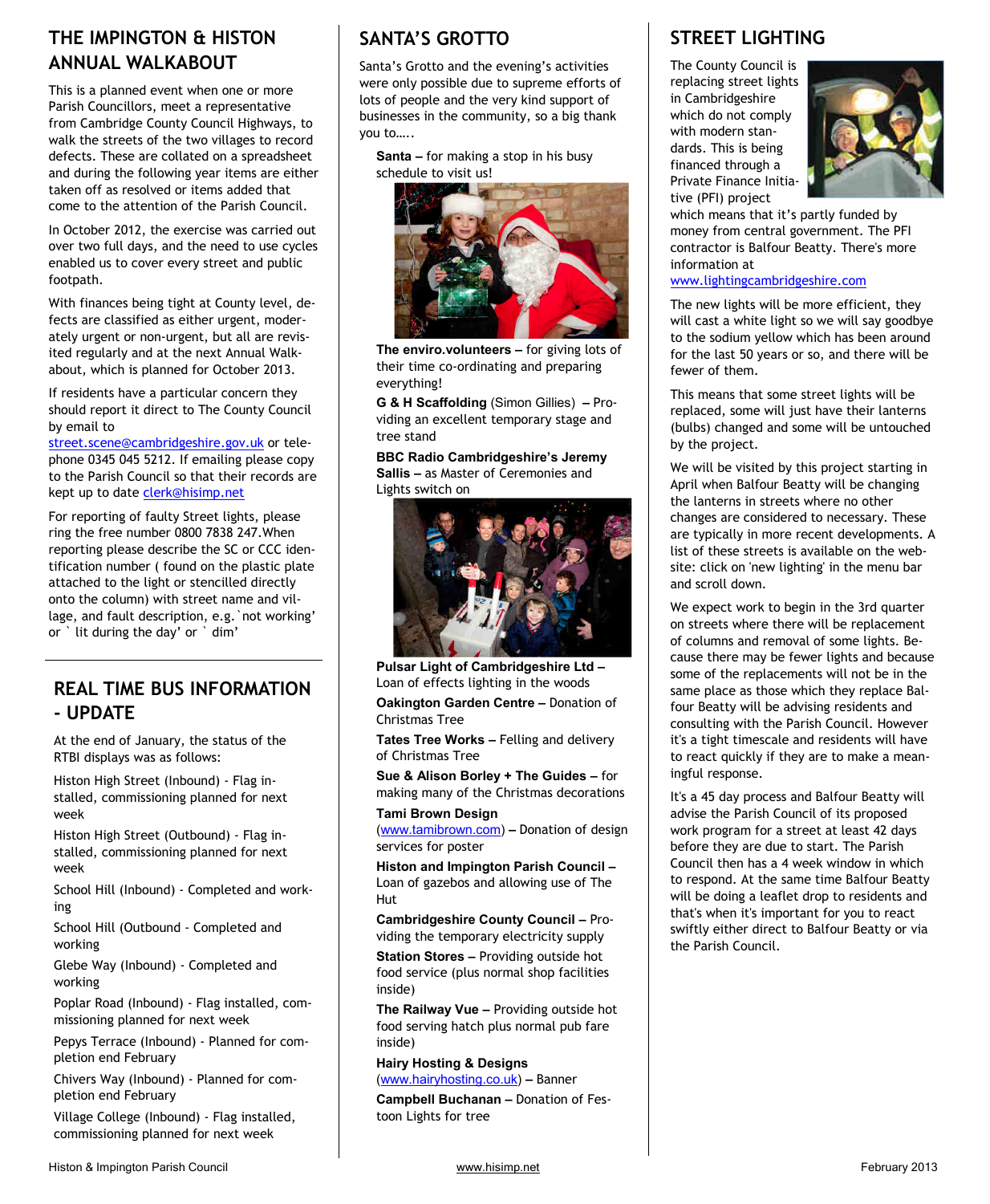# **WINTER GRITTING**

Following the success of last year's winter gritting volunteer pilot, the scheme was again run by Cambridgeshire County Council

Our 4 trained volunteer gritters have been out and about gritting main footpath routes in the villages throughout the winter months and this kept them all busy for quite a few weeks!

Thank you to them all – salt of the earth (if you can forgive the pun!)

If you would be willing to join this dedicated team next year, and enable even more routes to be covered, please contact the parish office on 01223 235906 to register your interest in the first instance.



# **HISTON & IMPINGTON PARISH**  $\parallel$  The staff and Councillors will all miss Terry  $\parallel$  also the Parish Office. **COUNCIL CONGRATULATES….**

Just before Christmas, Sue and Surinder Saini (and their three children) invited their customers to join them to celebrate their 15<sup>th</sup> anniversary of running Station Stores. Mulled wine, mince pies were shared and a large cake was cut to commemorate the occasion.



# **GROUNDSMAN RETIRES AFTER 18 YEARS TENDING CEMETERY**

The Parish Council maintain the cemetery in Mill Lane, Histon. Its use as a burial ground dates from the mid-19<sup>th</sup> century when the land was a field belonging to Chivers. When 2 of Stephen Chivers' children died before they had been Christened they were buried in the corner of the field as they could not be buried in the churchyard at that time. Later the field became a non-conformist cemetery administered by the family and eventually handed over to the (then) Chesterton Rural District Council in 1928. In due course the cemetery was handed over to the Parish Councils of Histon and Impington.



Terry Farr started work with Impington Parish Council on 29 April 1994 as Groundsman at the Burial Ground. This was under the Chairmanship of the late Bill Easy, when the clerk to that Council was Gerald Walker. Terry previously

worked at the Newmarket Road Cemetery and had also had spells as gardener at Girton College and Gonville & Caius before taking on the part time role at our Burial Ground. At that time it was a bit of a wilderness and Terry has lovingly brought it up to the wonderful standard it now enjoys. So very many people have commented on how peaceful and tidy it is. Terry has also become almost part of the family for some of the residents visiting their loved ones graves.

and his conscientious approach to work – coming by even when on holiday to check the bins are not full – phoning the office when things don't look quite right – and coming in at "out of hours" times to attend funerals. We all have some very fond memories of his time with us and the current Chairman was able to recount a few stories when we presented Terry with a bird bath to mark his retirement at a gathering recently in December.

Terry has always lived locally, attending Impington Village College and taking his apprenticeship with Unwins Seeds from the age of 15. He and Jane have been married for nearly 50 years, living in Girton. Terry had a very famous Uncle in Snowy Farr!

We all hope they will enjoy a long and happy retirement together, no doubt involving Terry's passion for gardening and trips to the Norfolk coast.

Thank you once again Terry for your long service and commitment to Histon and Impington.

# **JUBILEE FILM PROJECT – WHAT HAPPENS NEXT?**

2012 was an exciting year in the villages of Histon & Impington, not least because of the Queens Jubilee, the first Feast Festival and the Olympic celebrations, but because these events allowed us to run a special film project to capture all the fun and excitement residents had in taking part.

Starting last April a group of young people started to learn all about filming and sound recording so that by the holiday weekends in June and July they were ready to start



filming. During the 6 days of filming they collected over a terabyte of footage.

In the autumn term they then had to learn how to edit all this footage and create films. The main film and 2 short films are an outstanding achievement and a fantastic memento of 2012 for the village. The films were shown on 3 consecutive days before Christmas at the Recreation Centre. All screenings were well attended and the young people and the film producer Steve Wallis were in attendance for lively discussion as part of the Q&A.

For those that missed these, the films are available on DVD for £3 from Jane's Frames, Lighthouse Toys, Station Stores and



**Looking for a local venue to hire? Have you considered the excellent facilities at the Recreation Ground?** 



**Available for meetings, seminars, exhibitions etc.** 

**(Wifi available)** 

**Children's parties, family functions Also available for leisure class hire Kitchen facilities included, ample parking**

**Enquiries to:**  Lynda Marsh, Recreation Ground Manager Tel: 01223 232423 rec.clerk@hisimp.net

Histon & Impington Parish Council **Example 2013** www.hisimp.net **February 2013**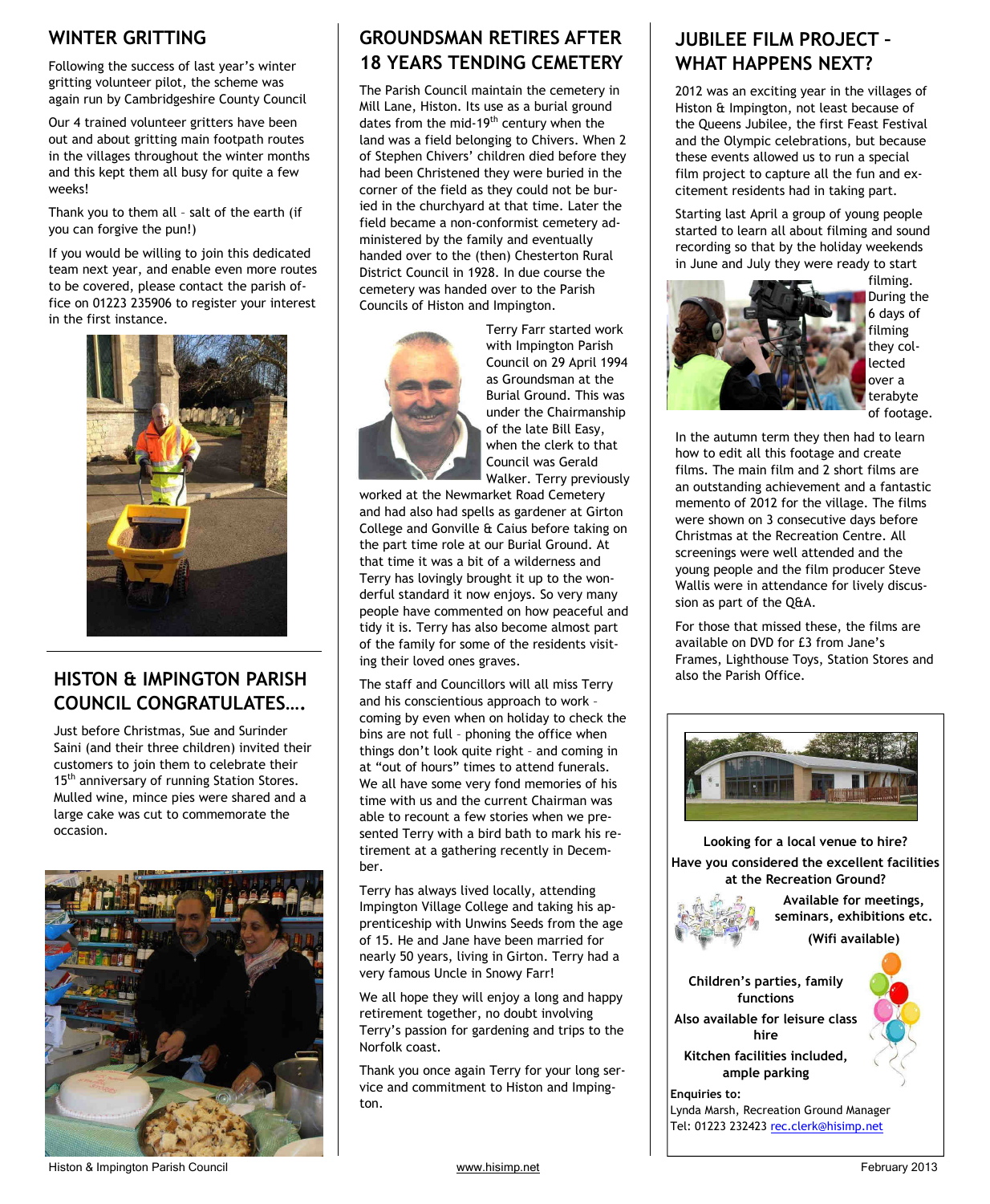The film crew were: Adam Griggs, Chris Berry; Alison Berry, Jessamy Headicar, Isobel Dewolf, Louisa Brett, Giorgio Ciaccio, Thomas Field, Hatesh Saini, Libby Mulvaney, Simon Cade



**Diamond TV** - The project has opened up the possibility of setting up a permanent community based film-making organisation which could be used to film other local events or private functions. If you are interested in this or film making in general and want to get involved please contact Steve Wallis at stevenjwallis@googlemail.com

The two projects above are just some of the youth activities supported and funded by the Youth Committee of Histon & Impington Parish Council. The committee is looking for a couple of new members - residents (of any age) who can be co-opted to the committee without being a member of the Parish Council – to help identify new projects for our young people. If you think you would like to do this please contact the Parish Office at clerk@hisimp.net



**Friday 22, Saturday 23 March at 8pm** 

**Histon Baptist Church** 

**Choir 2000 and Cambridge Sinfonietta** 

**Bizet: CARMEN (concert performance)** 

**conducted by Peter Britton with soloists from the Birmingham Conservatoire** 

Tickets: £10.00, £8.00 (concessions), £5.00 (students), under 16s free

from Jane's Frames, Histon and The Histon Beauty Studio,from members of Choir 2000, or on the night or contact info2000@choir2000.org

# **GRAFFITI**

Graffiti is increasingly a problem in Histon and Impington. Although the Guided Bus way is the main focus where the noise barriers seem to offer an attractive canvas it is also seen on electrical boxes, waste bins and other surfaces throughout the village

especially around the station. It's unsightly



and letting it stay suggests that the community somehow tolerates it.

It's not just a community problem; graffiti is also a personal issue. It can be distressing for those whose property is defaced and/or damaged and even though sometimes cleanup is free to the property owner through the Youth Restorative Justice team there's still a cost to the tax payer.

Councillors raised the issue last October and it featured in a Cambridge News article at the time. More recently it was a topic at a joint county councillor/parish councillor/ Guided Bus team meeting and then subsequently the Neighbourhood Panel meeting of January, 2013. The Panel agreed that graffiti should be a priority and there will be extra patrols and CCTV surveillance. Other stakeholders including Impington Village College and the youth services team at the County Council will also be involved.

The focus will be on prevention and the police will compile a portfolio of 'tags', the signatures which these people use to sign their works, so that they can work directly with those responsible.

It is important that the community supports this 'no tolerance' approach and reports any new graffiti immediately for removal. Go to the South Cambs website, www.scambs.gov.uk, and click on 'Report it'. Then go to 'Report an abandoned vehicle, dog fouling, fly tipping, graffiti or littering'. Or call 03450 540500. South Cambs promises to prioritise offensive graffiti.

Parents specifically have a role. They should please be alert to the paraphernalia of graffiti in their children's bags. If there's any evidence that their children are involved they should please counsel against such activity. The police for its part will challenge anyone they suspect of being a graffiti merchant.

If you see graffiti being applied please call 999 immediately. This will give the police a chance to catch the offender in the process of committing the crime. Our PCSO, Tony Martin, will follow up immediately.

Graffiti is a community problem. We all have a role in preventing it. We must work together to eliminate it.

# **CHRISTMAS LIGHTS**

We hope you enjoyed the Christmas light display on The Green this year, once again paid for and organised by the Parish Council. It was great that since the purchase of new LED lamps last year, funded by a donation from Histon & Impington Feast, there were no Christmas call-outs for staff or Councillors due to failures!



The Christmas tree has been provided by the Feast Committee for some years now but this year an unfortunate communications problem meant the Committee were delayed in organising it, and it was thanks to local firm Flora-Tec that they managed to obtain a donated tree at such short notice. The Parish Council has agreed to take over the responsibility for obtaining and erecting a tree in future years if required, as it is appreciated that the Feast Committee's main focus is in the summer months when so much effort is put into arranging the wonderful events we all have chance to enjoy during June and July every year. The Council wish to thank the Feast Committee for all its help in adding to the Christmas "magic" on the Green

Next year we have already put in place plans to introduce some new lighting effects, although there are difficulties in that some of the trees are too far apart to hang looms and we may be looking at perhaps lighting up single trees

We have had some comment on the hisimpchat forum that the display on the Green does not reflect the community spirit we pride ourselves on and was somewhat of an embarrassment. One resident feels particularly strongly about this and has offered to assist the Council with next year's display. However, a second resident commented that she liked the display. If you have any views, please let us know as work will start early in the year to plan for next year

#### **E-Cops**

Have you joined E-Cops to receive regular updates on crime and anti-social behaviour in your area? It's a great way to stay in touch with community issues.

> **www.cambs-police.co.uk/ myneighbourhood/ecops**